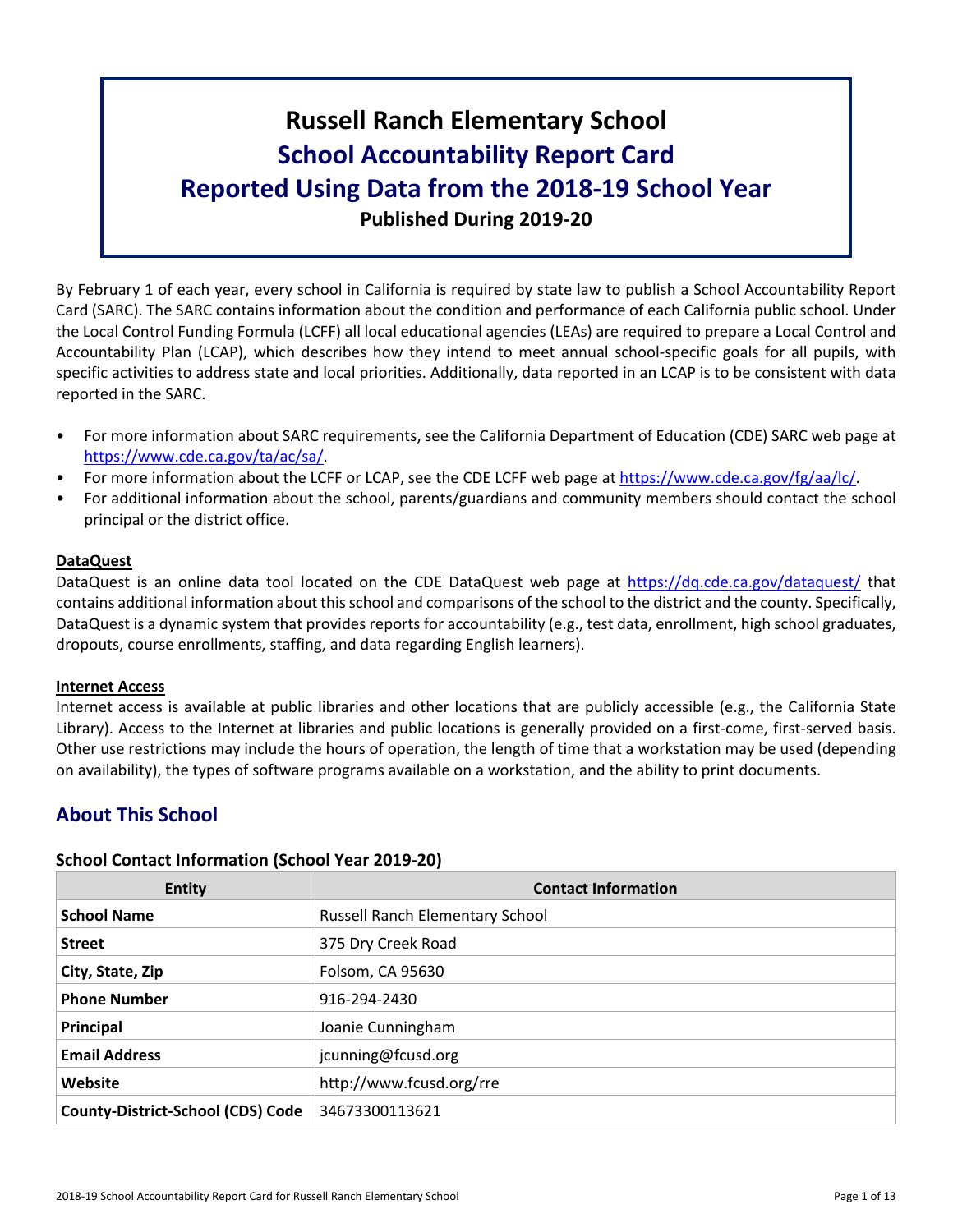| Entity               | <b>Contact Information</b>             |
|----------------------|----------------------------------------|
| <b>District Name</b> | Folsom Cordova Unified School District |
| <b>Phone Number</b>  | 916-294-9000                           |
| Superintendent       | Sarah Koligian, Ed.D.                  |
| <b>Email Address</b> | skoligian@fcusd.org                    |
| Website              | www.fcusd.org                          |

## **School Description and Mission Statement (School Year 2019-20)**

School Vision and Mission :

We expect all students, parents and staff to work as a team to promote the maximum academic, social, and emotional growth of each student.

Russell Ranch School is committed to carrying out its mission by:

- 1. Providing a safe and positive learning environment.
- 2. Providing caring and talented teachers.
- 3. Communicating effectively with parents and students.
- 4. Developing students' self esteem.
- 5. Promoting student success and responsibility.
- 6. Recognizing positive growth and accomplishments.
- 7. Increasing the involvement of parents and community in school activities.

8. Promoting comprehensive individualized academic expectations, through Response to Instruction/Intervention (RtI) and Multi-Tiered Systems of Support (MTSS).

9. Providing opportunities for students to enrich and expand their school experiences through both classroom and extracurricular activities.

10. Promoting appropriate integration of technology into the classroom and throughout campus.

#### School & Community Profile:

Russell Ranch is one of 19 elementary schools in the Folsom Cordova Unified School District. Located along the Highway 50 corridor, beautifully positioned in a well-thought-out neighborhood,surrounded by Folsom'sfinest establishments and scenery. Russell Ranch has the distinct pleasure of being a California Distinguished School twice ... 2014 and again in 2018. We fly our Distinguished School flag proudly, as it represents every part of our campus efforts and all who step on our grounds. All of our educational programming operates with three tenets in mind, "All means all," "We are here for the children," and "Parents are their children's first teacher."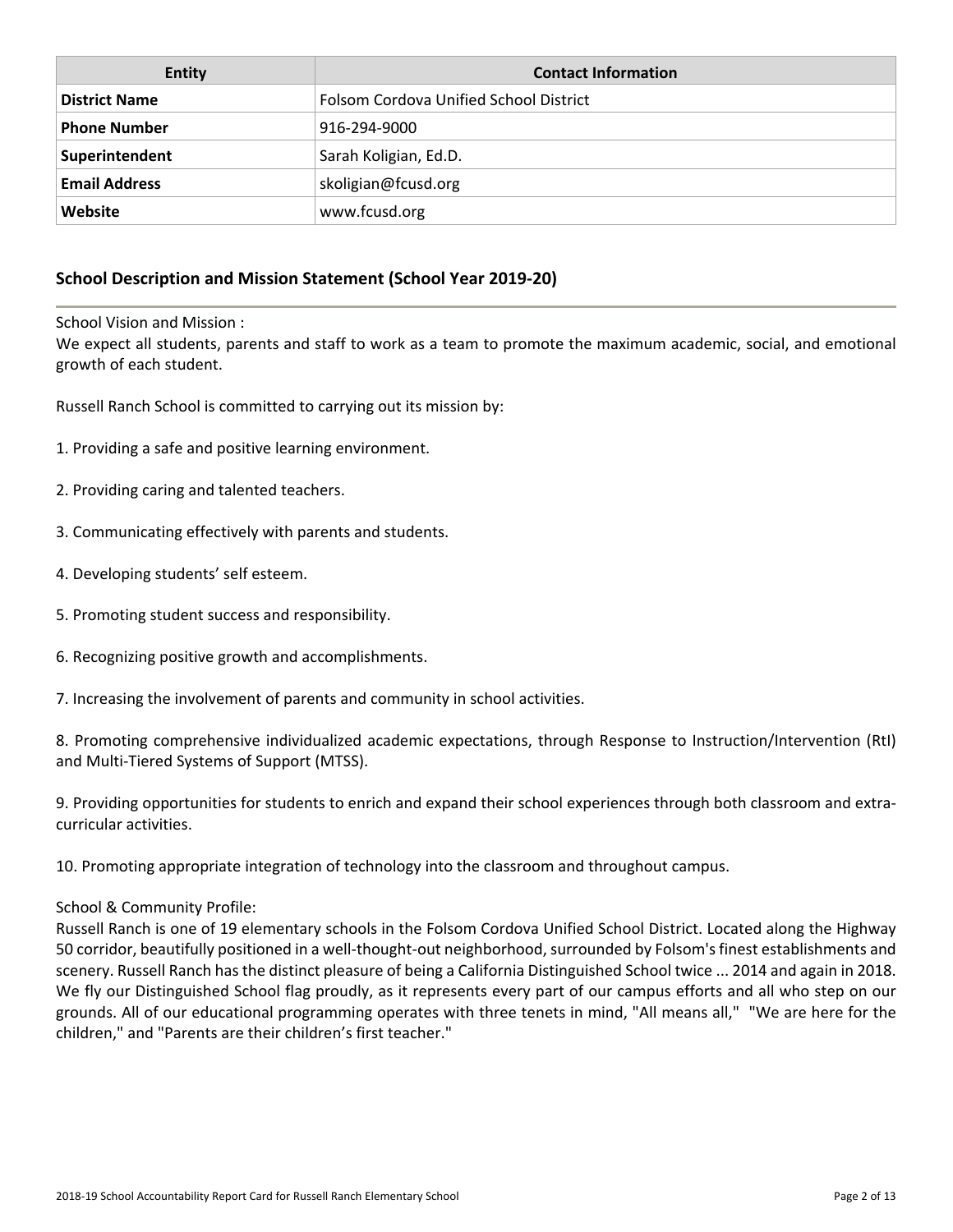Russell Ranch School provides a challenging curriculum while allowing students to explore and develop their interests and talents. All students are assessed formally throughout the year and ongoing assessments guide the development of appropriate interventions and enrichment programs to meet the needs of all students. Our Multi-Tiered Systems of Support (MTSS) schedule provides reduced class sizes to provide instruction for students in Gifted & Talented Education (GATE)/ accelerated classes and targeted instruction forremediation and extra supports. Due to the support of our Parent-Teacher Association (PTA), Intel funds, and parents, we are able to offer extended day programs, interventions, Science Technology Engineering & Math (STEM)/ Project Lead the Way (PLTW ) curriculum, and after a variety of school clubs, (i.e. Chess Club, Robotics Club, Engineering, Computer Club, and Musical Theater). Russell Ranch maintains a positive school environment through the teamwork efforts of our staff, students and parents. Our hardworking school staff is expected to model the behavior we expect from our students. We expect our students to be Respectful, Responsible, Friendly, and Safe.

Our Blackboard Connect messages (voice, emails and text) school marquee and School Wires web pages on our website allows for maximum communication from the school to the members of our community. Frequent communication and strong parent involvement allows for a positive learning environment.

In the spring of 2018, Russell Ranch received a grant of \$20,000 through the State of California's Scholar-Dollars program. Those monies have helped convert our former computer lab space into an incredible Innovation Station / Maker's Space / STEM lab. The Innovation Station includes two 3-D printers, a magnetic whiteboard planning area, interactive Lego wall, interactive Promethean Board, storage, project space, modular furniture designed for group and individual work with ergonomic, flexible and mobile seating options throughout the space. The projects, curriculum and lesson plans will be sponsored by each grade level as we adhere to Next Generation Science Standards (NGSS) and core curriculum support materials. This space will be a constant work in motion, allowing for exploration, creativity, processing and design.

| <b>Grade Level</b>      | <b>Number of Students</b> |
|-------------------------|---------------------------|
| Kindergarten            | 88                        |
| Grade 1                 | 102                       |
| Grade 2                 | 108                       |
| Grade 3                 | 109                       |
| Grade 4                 | 112                       |
| Grade 5                 | 108                       |
| <b>Total Enrollment</b> | 627                       |

### **Student Enrollment by Grade Level (School Year 2018-19)**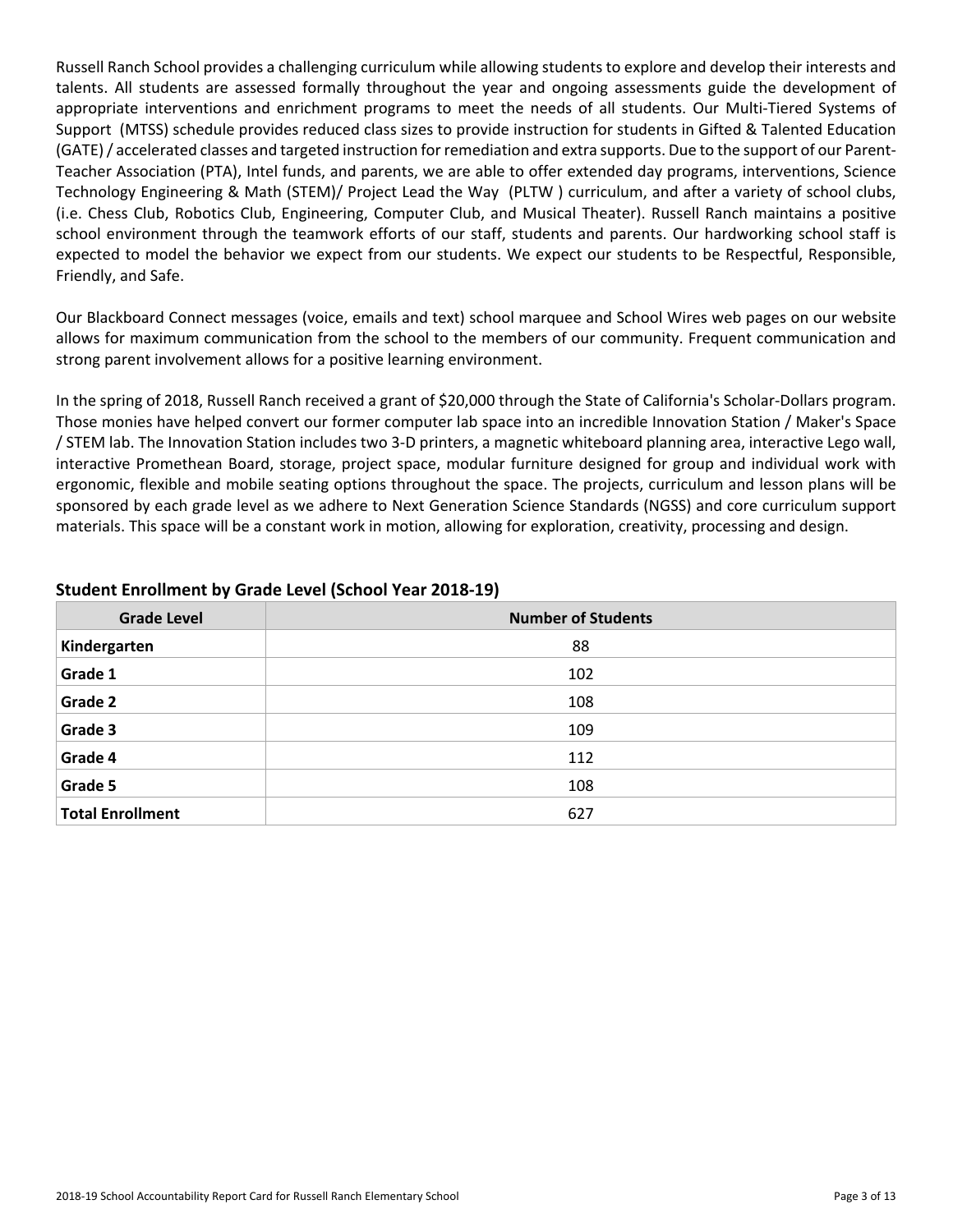## **Student Enrollment by Group (School Year 2018-19)**

| <b>Student Group</b>                       | <b>Percent of Total Enrollment</b> |
|--------------------------------------------|------------------------------------|
| <b>Black or African American</b>           | 1                                  |
| American Indian or Alaska Native           | 0.5                                |
| Asian                                      | 35.6                               |
| <b>Filipino</b>                            | 2.2                                |
| <b>Hispanic or Latino</b>                  | 9.9                                |
| <b>Native Hawaiian or Pacific Islander</b> | 0.2                                |
| White                                      | 43.2                               |
| <b>Two or More Races</b>                   | 7.3                                |
| <b>Socioeconomically Disadvantaged</b>     | 5.6                                |
| <b>English Learners</b>                    | 7.3                                |
| <b>Students with Disabilities</b>          | 11.3                               |
| <b>Homeless</b>                            |                                    |

## **A. Conditions of Learning**

### **State Priority: Basic**

The SARC provides the following information relevant to the State priority: Basic (Priority 1):

- Degree to which teachers are appropriately assigned and fully credentialed in the subject area and for the pupils they are teaching;
- Pupils have access to standards-aligned instructional materials; and
- School facilities are maintained in good repair

## **Teacher Credentials**

| <b>Teachers</b>                                                           |    | <b>School</b><br>2018-19 | <b>School</b><br>2019-20 | <b>District</b><br>2019-20 |
|---------------------------------------------------------------------------|----|--------------------------|--------------------------|----------------------------|
| <b>With Full Credential</b>                                               | 30 | 30                       | 29                       | 1111                       |
| <b>Without Full Credential</b>                                            | 0  | 0                        |                          | 14                         |
| <b>Teaching Outside Subject Area of Competence (with full credential)</b> | 0  |                          |                          | 17                         |

#### **Teacher Misassignments and Vacant Teacher Positions**

| Indicator                                             | 2017-18 | 2018-19 | 2019-20 |
|-------------------------------------------------------|---------|---------|---------|
| <b>Misassignments of Teachers of English Learners</b> |         |         |         |
| <b>Total Teacher Misassignments*</b>                  |         |         |         |
| <b>Vacant Teacher Positions</b>                       |         |         |         |

Note: "Misassignments" refers to the number of positions filled by teachers who lack legal authorization to teach that grade level, subject area, student group, etc. \*Total Teacher Misassignments includes the number of Misassignments of Teachers of English Learners.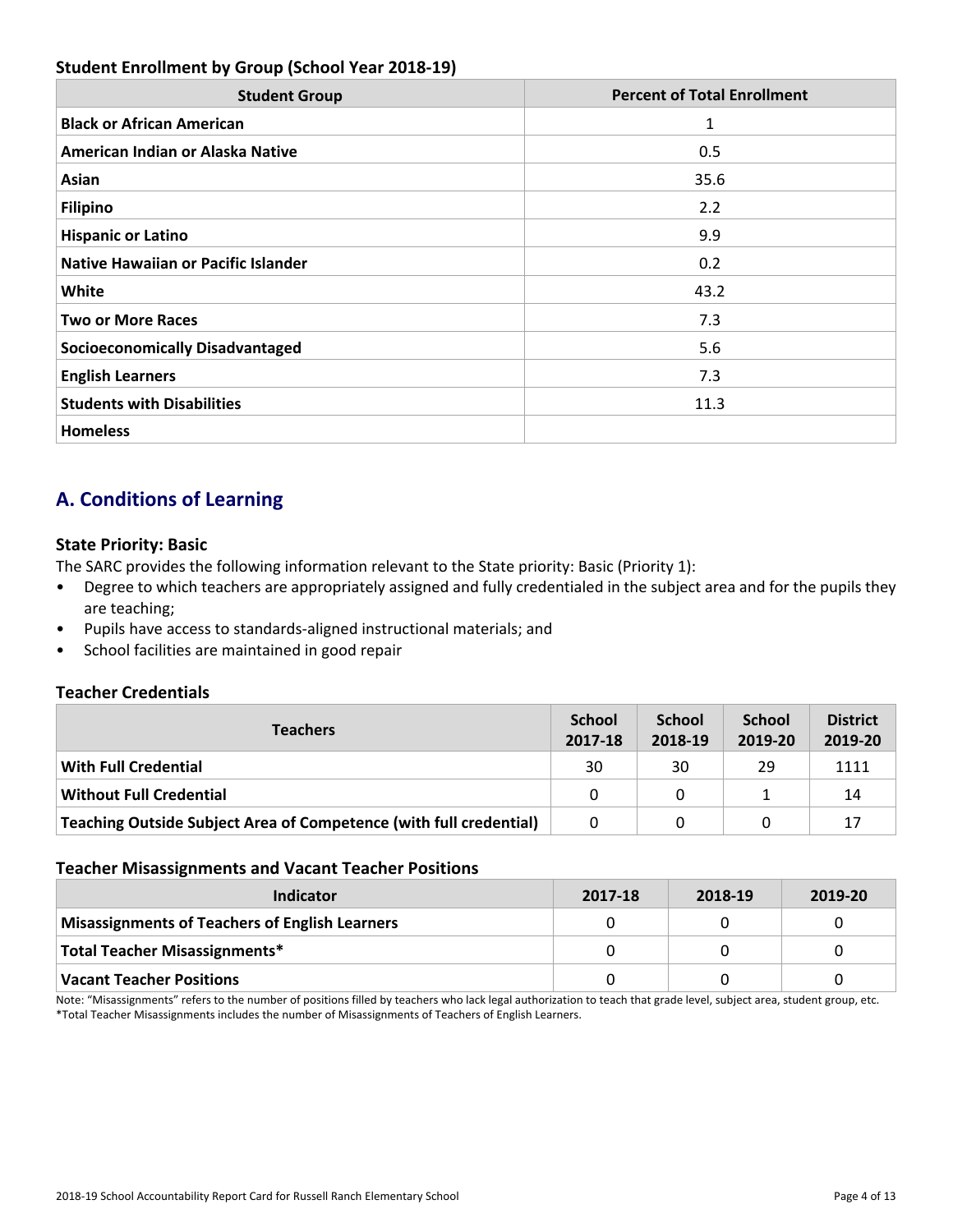## **Quality, Currency, Availability of Textbooks and Instructional Materials (School Year 2019-20)**

#### **Year and month in which data were collected:** 2019 August

Folsom Cordova Unified held a Public Hearing on December 19, 2019, and determined that each school within the District has sufficient and good quality textbooks, instructional materials, or science lab equipment pursuant to the settlement of Williams vs. the State of California. All students, including English learners, are given their own individual standards-aligned textbooks or instructional materials, or both, in core subjects for use in the classroom and to take home. Textbooks and supplementary materials are adopted according to a cycle developed by the State Department of Education, making the textbooks used in the school the most current available. Materials approved for use by the State are reviewed by all teachers and a recommendation is made to the School Board by a selection committee composed of teachers and administrators. All recommended materials are available for parent examination at the district office prior to adoption. The table displays information about the quality, currency, and availability of the standards-aligned textbooks and other instructional materials used at the school.

| <b>Subject</b>                | <b>Textbooks and Other Instructional</b><br><b>Materials/year of Adoption</b> | <b>From Most</b><br>Recent<br><b>Adoption?</b> | <b>Percent Students</b><br><b>Lacking Own</b><br><b>Assigned Copy</b> |
|-------------------------------|-------------------------------------------------------------------------------|------------------------------------------------|-----------------------------------------------------------------------|
| <b>Reading/Language Arts</b>  | Benchmark Advance, 2016                                                       | Yes.                                           | $0.0\%$                                                               |
| <b>Mathematics</b>            | Pearson - enVision, 2015                                                      | <b>Yes</b>                                     | $0.0\%$                                                               |
| <b>Science</b>                | Amplify - California Science, 2019                                            | Yes                                            | $0.0\%$                                                               |
| <b>History-Social Science</b> | Teacher Curriculum Institute (TCI), 2018                                      | Yes                                            | $0.0\%$                                                               |

## **School Facility Conditions and Planned Improvements (Most Recent Year)**

Russell Ranch Elementary was originally constructed in 2007. The campusis comprised of 29 classrooms(special education and general education students), a gym/multipurpose room/cafeteria, library, staff lounge, computer lab, and three playgrounds.

Cleaning Process: The principal works daily with the custodial staff of three (three full-time) to ensure that the cleaning of the school is maintained to provide for a clean and safe school. The district governing board has adopted cleaning standards for all schools in the district. A summary of these standards are available at the district office for review.

Maintenance and Repair: District maintenance staff ensures that the repairs necessary to keep the school in good repair and work orders are completed in a timely manner. A work order process is used to ensure efficient service and highest priority are given to emergency repairs. While reviewing this report, please note that even minor discrepancies are reported in the inspection process. The items noted in the table have been corrected or are in the process of remediation.

Deferred Maintenance Budget: The district participates in the State School Deferred Maintenance Program, which provides matching funds on a dollar–for–dollar basis, to assist school districts with expenditures for major repair or replacement of existing school building components. Typically this includes roofing, plumbing, heating, electrical systems, interior or exterior painting, and floor systems.

Date of inspection: 10/10/2019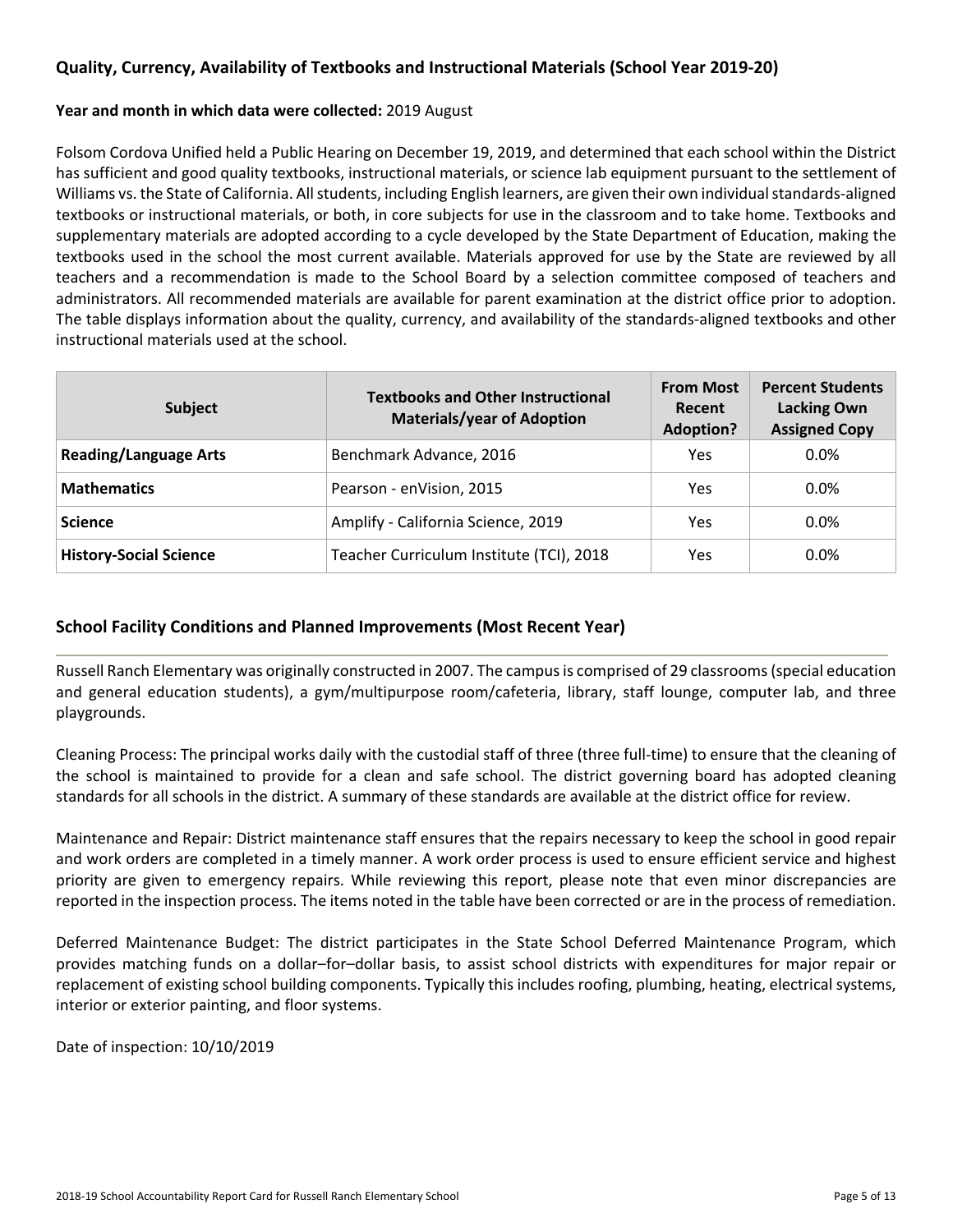## **School Facility Good Repair Status (Most Recent Year)**

Using the **most recently collected** FIT data (or equivalent), provide the following:

- Determination of repair status for systems listed
- Description of any needed maintenance to ensure good repair
- The year and month in which the data were collected
- The overall rating

#### **Year and month of the most recent FIT report:** 2019 October

| <b>System Inspected</b>                                                | <b>Rating</b> | <b>Repair Needed and Action Taken or Planned</b>                                         |
|------------------------------------------------------------------------|---------------|------------------------------------------------------------------------------------------|
| Systems: Gas Leaks,<br>Mechanical/HVAC, Sewer                          | Good          |                                                                                          |
| <b>Interior: Interior Surfaces</b>                                     | Good          |                                                                                          |
| <b>Cleanliness: Overall Cleanliness,</b><br>Pest/Vermin Infestation    | Good          |                                                                                          |
| <b>Electrical: Electrical</b>                                          | Good          | Stage door will not open. A work order #<br>52331 has been submitted.                    |
| Restrooms/Fountains: Restrooms,<br>Sinks/Fountains                     | Good          |                                                                                          |
| Safety: Fire Safety, Hazardous<br>Materials                            | Good          |                                                                                          |
| <b>Structural: Structural Damage,</b><br><b>Roofs</b>                  | Good          |                                                                                          |
| External: Playground/School<br>Grounds, Windows/<br>Doors/Gates/Fences | Good          | Unit A play structure has a slide broken, A<br>part has been ordered. Work order #49253. |
| <b>Overall Rating</b>                                                  |               |                                                                                          |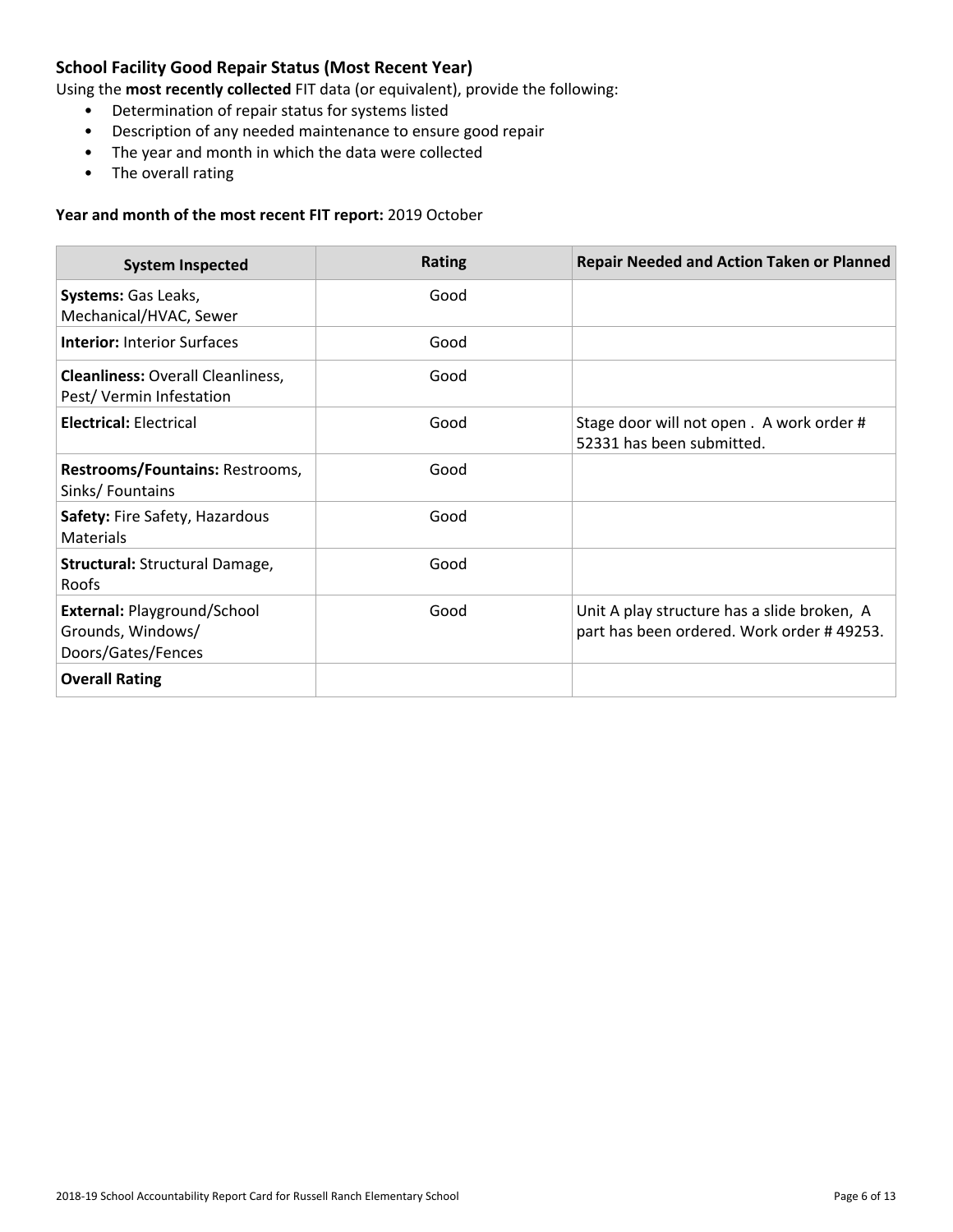## **B. Pupil Outcomes**

## **State Priority: Pupil Achievement**

The SARC provides the following information relevant to the State priority: Pupil Achievement (Priority 4):

- **Statewide assessments** (i.e., California Assessment of Student Performance and Progress [CAASPP] System, which includes the Smarter Balanced Summative Assessments for students in the general education population and the California Alternate Assessments [CAAs] for English language arts/literacy [ELA] and mathematics given in grades three through eight and grade eleven. Only eligible students may participate in the administration of the CAAs. CAAs items are aligned with alternate achievement standards, which are linked with the Common Core State Standards [CCSS] for students with the most significant cognitive disabilities); and
- The percentage of students who have successfully completed courses that satisfy the requirements for entrance to the University of California and the California State University, or career technical education sequences or programs of study.

## **CAASPP Test Results in ELA and Mathematics for All Students Grades Three through Eight and Grade Eleven**

### **Percentage of Students Meeting or Exceeding the State Standard**

| <b>Subject</b>                                                                    | <b>School</b><br>2017-18 | <b>School</b><br>2018-19 | <b>District</b><br>2017-18 | <b>District</b><br>2018-19 | <b>State</b><br>2017-18 | <b>State</b><br>2018-19 |
|-----------------------------------------------------------------------------------|--------------------------|--------------------------|----------------------------|----------------------------|-------------------------|-------------------------|
| <b>English Language Arts/Literacy</b><br>$\left(\text{grades }3-8\right)$ and 11) | 88                       | 89                       | 64                         | 63                         | 50                      | 50                      |
| <b>Mathematics</b><br>$\left(\frac{\text{grades}}{3} - 8\right)$ and 11)          | 87                       | 85                       | 53                         | 52                         | 38                      | 39                      |

Note: Percentages are not calculated when the number of students tested is ten or less, either because the number of students in this category is too small for statistical accuracy or to protect student privacy.

Note: ELA and mathematics test results include the Smarter Balanced Summative Assessment and the CAA. The "Percent Met or Exceeded" is calculated by taking the total number of students who met or exceeded the standard on the Smarter Balanced Summative Assessment plus the total number of students who met the standard (i.e., achieved Level 3-Alternate) on the CAAs divided by the total number of students who participated in both assessments.

## **CAASPP Test Results in ELA by Student Group**

#### **Grades Three through Eight and Grade Eleven (School Year 2018-19)**

| <b>Student Group</b>                       | <b>Total</b><br><b>Enrollment</b> | <b>Number</b><br><b>Tested</b> | <b>Percent</b><br><b>Tested</b> | Percent<br><b>Not</b><br><b>Tested</b> | Percent<br>Met or<br><b>Exceeded</b> |
|--------------------------------------------|-----------------------------------|--------------------------------|---------------------------------|----------------------------------------|--------------------------------------|
| <b>All Students</b>                        | 329                               | 328                            | 99.70                           | 0.30                                   | 89.33                                |
| <b>Male</b>                                | 176                               | 176                            | 100.00                          | 0.00                                   | 89.77                                |
| Female                                     | 153                               | 152                            | 99.35                           | 0.65                                   | 88.82                                |
| <b>Black or African American</b>           | --                                | $- -$                          | --                              | --                                     | --                                   |
| American Indian or Alaska Native           | $\qquad \qquad -$                 | --                             | --                              | --                                     | --                                   |
| Asian                                      | 130                               | 129                            | 99.23                           | 0.77                                   | 93.02                                |
| <b>Filipino</b>                            | $- -$                             | --                             | $-1$                            | --                                     | $- -$                                |
| <b>Hispanic or Latino</b>                  | 31                                | 31                             | 100.00                          | 0.00                                   | 77.42                                |
| <b>Native Hawaiian or Pacific Islander</b> |                                   |                                |                                 |                                        |                                      |
| <b>White</b>                               | 135                               | 135                            | 100.00                          | 0.00                                   | 88.89                                |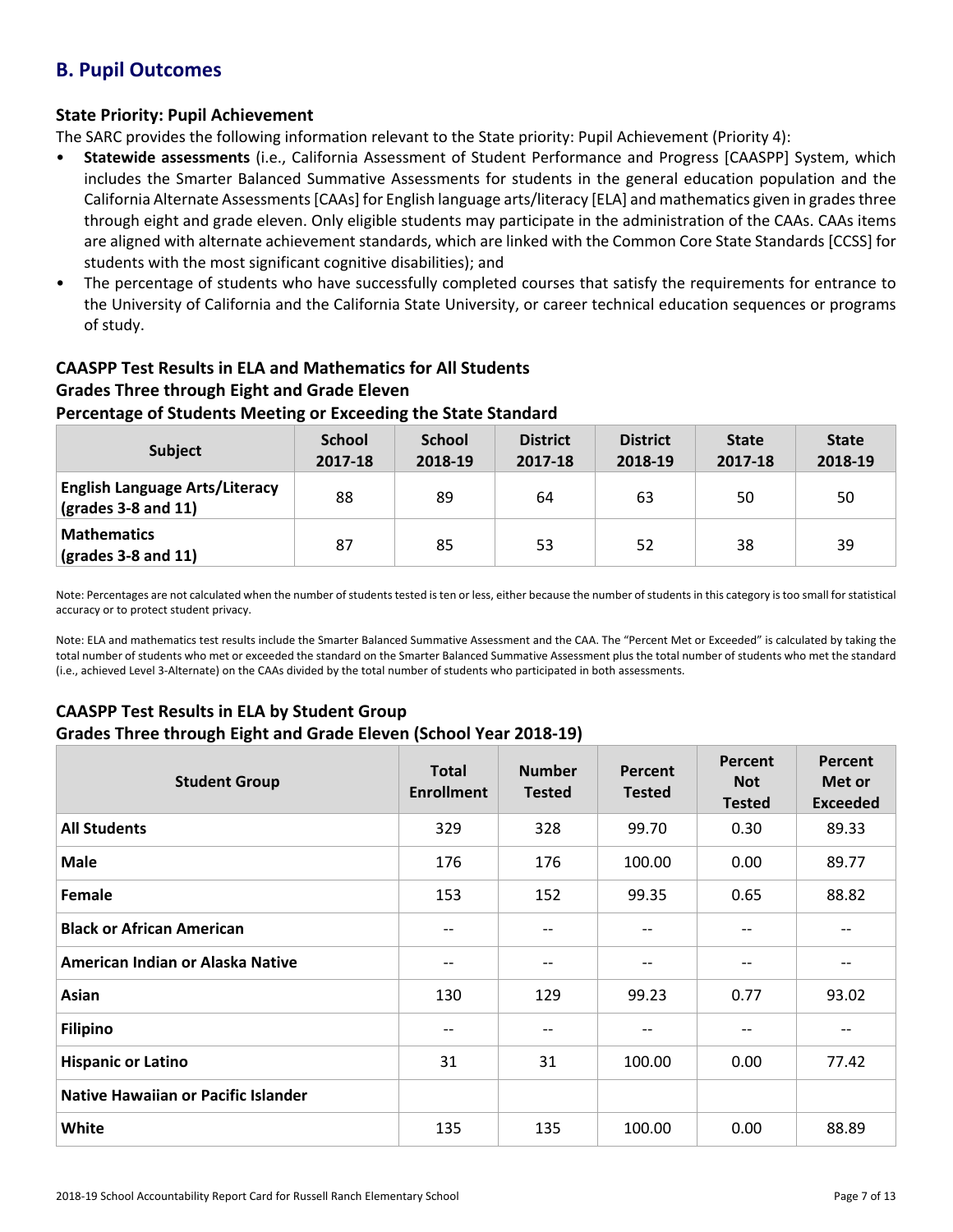| <b>Student Group</b>                                 | <b>Total</b><br><b>Enrollment</b> | <b>Number</b><br><b>Tested</b> | Percent<br><b>Tested</b> | <b>Percent</b><br><b>Not</b><br><b>Tested</b> | Percent<br>Met or<br><b>Exceeded</b> |
|------------------------------------------------------|-----------------------------------|--------------------------------|--------------------------|-----------------------------------------------|--------------------------------------|
| <b>Two or More Races</b>                             | 20                                | 20                             | 100.00                   | 0.00                                          | 80.00                                |
| <b>Socioeconomically Disadvantaged</b>               | 19                                | 19                             | 100.00                   | 0.00                                          | 73.68                                |
| <b>English Learners</b>                              | 50                                | 50                             | 100.00                   | 0.00                                          | 86.00                                |
| <b>Students with Disabilities</b>                    | 39                                | 39                             | 100.00                   | 0.00                                          | 71.79                                |
| <b>Students Receiving Migrant Education Services</b> |                                   |                                |                          |                                               |                                      |
| <b>Foster Youth</b>                                  |                                   |                                |                          |                                               |                                      |
| <b>Homeless</b>                                      |                                   |                                |                          |                                               |                                      |

Note: ELA test results include the Smarter Balanced Summative Assessment and the CAA. The "Percent Met or Exceeded" is calculated by taking the total number of students who met or exceeded the standard on the Smarter Balanced Summative Assessment plus the total number of students who met the standard (i.e., achieved Level 3-Alternate) on the CAAs divided by the total number of students who participated in both assessments.

Note: Double dashes (--) appear in the table when the number of students is ten or less, either because the number of students in this category is too small for statistical accuracy or to protect student privacy.

Note: The number of students tested includes all students who participated in the test whether they received a score or not; however, the number of students tested is not the number that was used to calculate the achievement level percentages. The achievement level percentages are calculated using only students who received scores.

| <b>Student Group</b>                                 | <b>Total</b><br><b>Enrollment</b> | <b>Number</b><br><b>Tested</b>      | Percent<br><b>Tested</b> | Percent<br><b>Not</b><br><b>Tested</b> | <b>Percent</b><br>Met or<br><b>Exceeded</b> |
|------------------------------------------------------|-----------------------------------|-------------------------------------|--------------------------|----------------------------------------|---------------------------------------------|
| <b>All Students</b>                                  | 329                               | 328                                 | 99.70                    | 0.30                                   | 85.06                                       |
| <b>Male</b>                                          | 176                               | 176                                 | 100.00                   | 0.00                                   | 88.64                                       |
| Female                                               | 153                               | 152                                 | 99.35                    | 0.65                                   | 80.92                                       |
| <b>Black or African American</b>                     | --                                | $\hspace{0.05cm}$ $\hspace{0.05cm}$ | $- -$                    | $- -$                                  | $-\, -$                                     |
| American Indian or Alaska Native                     | --                                | --                                  | --                       | --                                     | --                                          |
| Asian                                                | 130                               | 129                                 | 99.23                    | 0.77                                   | 93.02                                       |
| <b>Filipino</b>                                      | $-$                               | $-$                                 | $-$                      | $-$                                    | $-$                                         |
| <b>Hispanic or Latino</b>                            | 31                                | 31                                  | 100.00                   | 0.00                                   | 67.74                                       |
| <b>Native Hawaiian or Pacific Islander</b>           |                                   |                                     |                          |                                        |                                             |
| White                                                | 135                               | 135                                 | 100.00                   | 0.00                                   | 80.74                                       |
| <b>Two or More Races</b>                             | 20                                | 20                                  | 100.00                   | 0.00                                   | 85.00                                       |
| <b>Socioeconomically Disadvantaged</b>               | 19                                | 19                                  | 100.00                   | 0.00                                   | 84.21                                       |
| <b>English Learners</b>                              | 50                                | 50                                  | 100.00                   | 0.00                                   | 90.00                                       |
| <b>Students with Disabilities</b>                    | 39                                | 39                                  | 100.00                   | 0.00                                   | 61.54                                       |
| <b>Students Receiving Migrant Education Services</b> |                                   |                                     |                          |                                        |                                             |

## **CAASPP Test Results in Mathematics by Student Group Grades Three through Eight and Grade Eleven (School Year 2018-19)**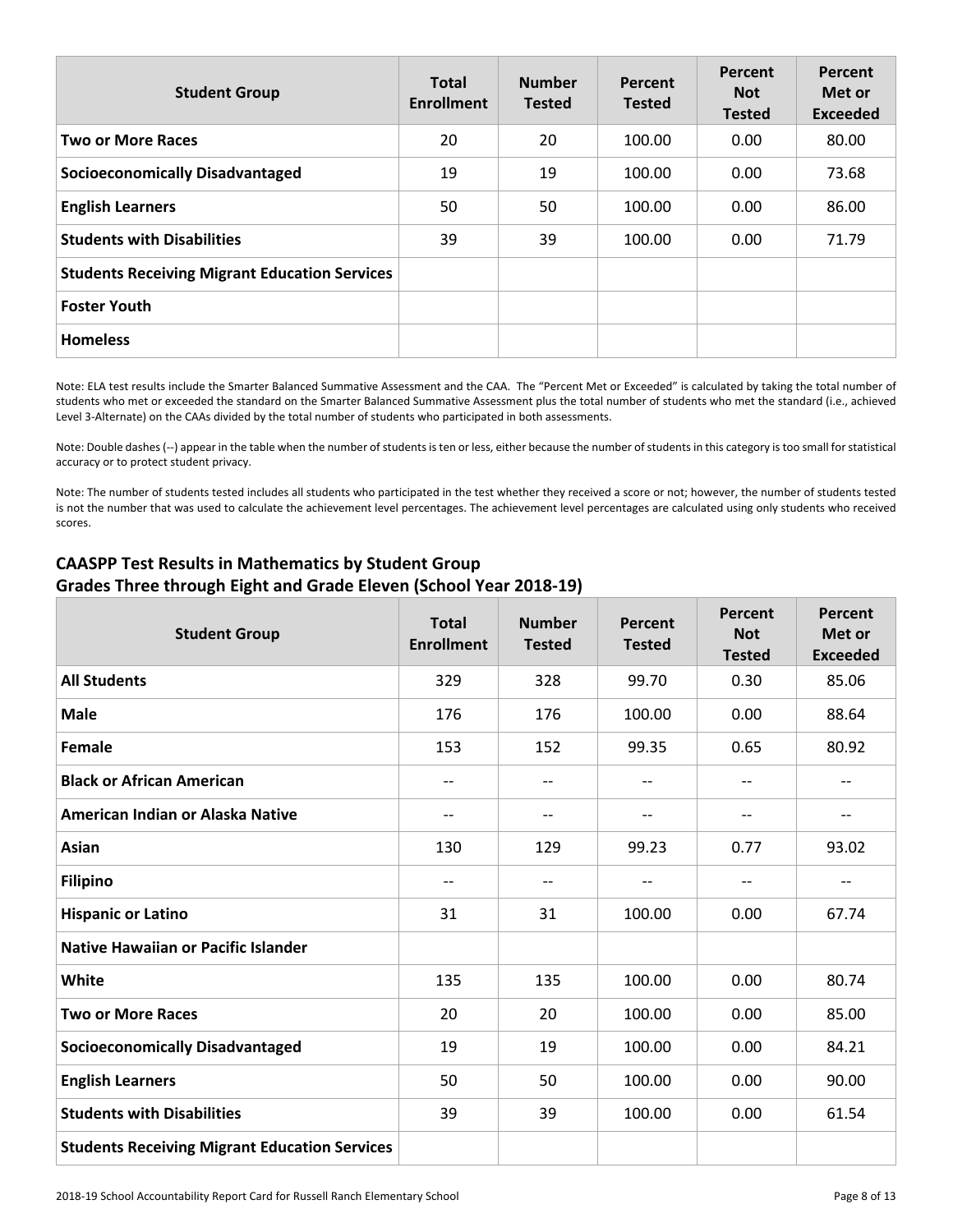| <b>Student Group</b> | <b>Total</b><br><b>Enrollment</b> | <b>Number</b><br><b>Tested</b> | Percent<br><b>Tested</b> | Percent<br><b>Not</b><br><b>Tested</b> | Percent<br>Met or<br><b>Exceeded</b> |
|----------------------|-----------------------------------|--------------------------------|--------------------------|----------------------------------------|--------------------------------------|
| <b>Foster Youth</b>  |                                   |                                |                          |                                        |                                      |
| <b>Homeless</b>      |                                   |                                |                          |                                        |                                      |

Note: Mathematics test results include the Smarter Balanced Summative Assessment and the CAA. The "Percent Met or Exceeded" is calculated by taking the total number of students who met or exceeded the standard on the Smarter Balanced Summative Assessment plus the total number of students who met the standard (i.e., achieved Level 3-Alternate) on the CAAs divided by the total number of students who participated in both assessments.

Note: Double dashes (--) appear in the table when the number of students is ten or less, either because the number of students in this category is too small for statistical accuracy or to protect student privacy.

Note: The number of students tested includes all students who participated in the test whether they received a score or not; however, the number of students tested is not the number that was used to calculate the achievement level percentages. The achievement level percentages are calculated using only students who received scores.

### **CAASPP Test Results in Science for All Students**

#### **Grades Five, Eight, and Ten**

#### **Percentage of Students Meeting or Exceeding the State Standard**

| <b>Subject</b>                        | <b>School</b> | <b>School</b> | <b>District</b> | <b>District</b> | <b>State</b> | <b>State</b> |
|---------------------------------------|---------------|---------------|-----------------|-----------------|--------------|--------------|
|                                       | 2017-18       | 2018-19       | 2017-18         | 2018-19         | 2017-18      | 2018-19      |
| Science (grades 5, 8 and high school) | N/A           | N/A           | N/A             | N/A             | N/A          | N/A          |

Note: Cells with N/A values do not require data.

Note: This is a placeholder for the California Science Test (CAST) which was administered operationally during the 2018-19 school year. However, these data are not available for inclusion in the 2018-19 SARC posting due February 1, 2020. These data will be included in the 2019-20 SARC posting due February 1, 2021.

#### **State Priority: Other Pupil Outcomes**

The SARC provides the following information relevant to the State priority: Other Pupil Outcomes (Priority 8):

• Pupil outcomes in the subject areas of physical education.

## **California Physical Fitness Test Results (School Year 2018-19)**

| Grade Level | <b>Percentage of Students</b> | <b>Percentage of Students</b> | <b>Percentage of Students</b> |
|-------------|-------------------------------|-------------------------------|-------------------------------|
|             | <b>Meeting Four of Six</b>    | <b>Meeting Five of Six</b>    | <b>Meeting Six of Six</b>     |
|             | <b>Fitness Standards</b>      | <b>Fitness Standards</b>      | <b>Fitness Standards</b>      |
|             | 14.0                          | 29.0                          | 49.5                          |

Note: Percentages are not calculated and double dashes (--) appear in the table when the number of students tested is ten or less, either because the number of students in this category is too small for statistical accuracy or to protect student privacy.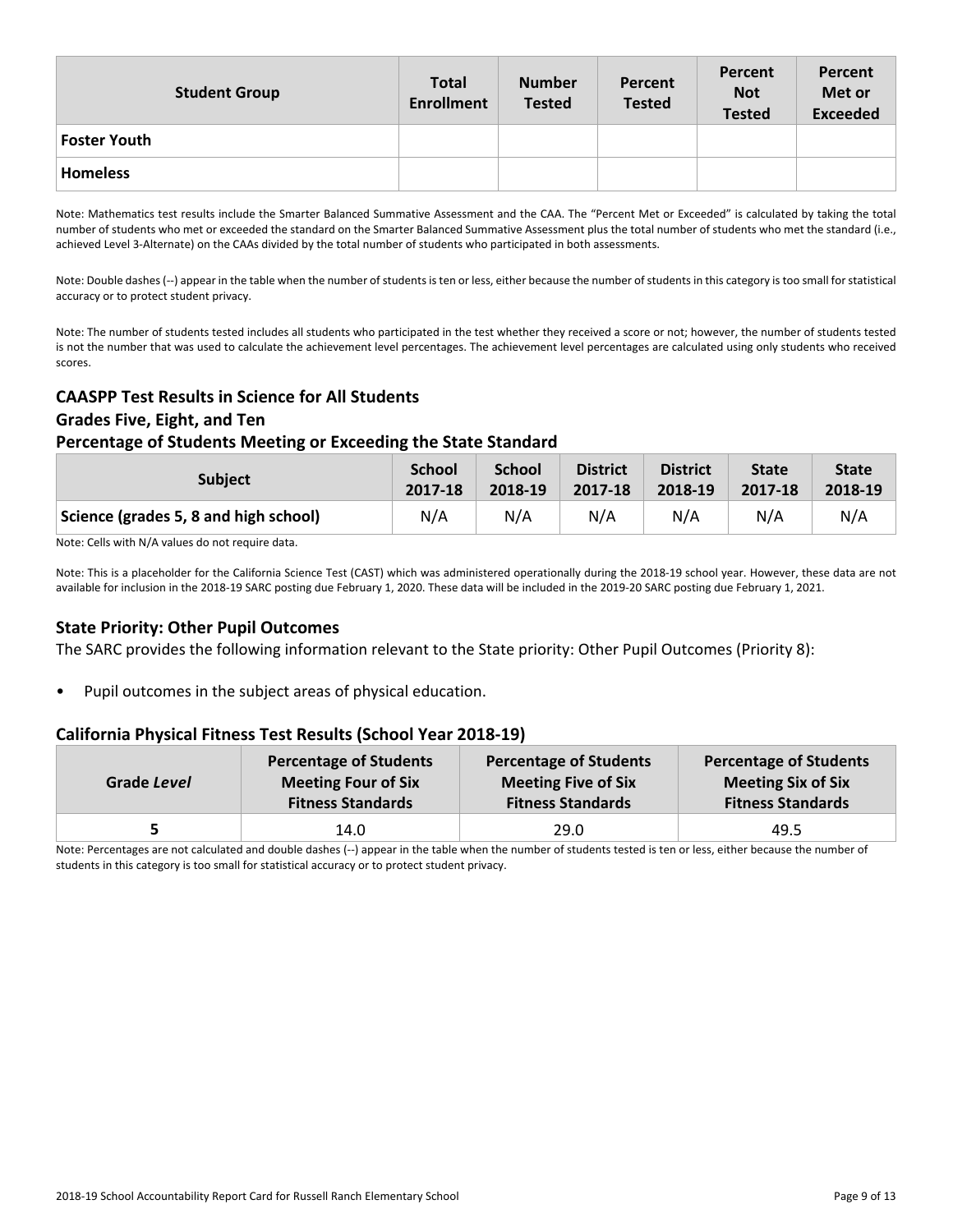## **C. Engagement**

### **State Priority: Parental Involvement**

The SARC provides the following information relevant to the State priority: Parental Involvement (Priority 3):

• Efforts the school district makes to seek parent input in making decisions for the school district and each school site.

## **Opportunities for Parental Involvement (School Year 2019-20)**

Russell Ranch Elementary School greatly benefits from supportive parents who participate in Parent Teacher Association (PTA), serve on School Site Council (SSC), and various programs throughout the school year. The school has a strong base of parent volunteers who work in the classrooms, tutor students in our before/after school enrichment and intervention programs, coordinate many activities and functions to enhance the educational experience at Russell Ranch. We provide a thorough Back to School Night, Open House, committee meetings and principal/parent get togethers to facilitate better parent communication and home - school communication. Parents or community members who wish to participate in leadership teams, school committees, school activities, or become a volunteer may contact our Parent Coordinator or front office staff at 916-294-2430 for more information.

#### **State Priority: School Climate**

The SARC provides the following information relevant to the State priority: School Climate (Priority 6):

- Pupil suspension rates;
- Pupil expulsion rates; and
- Other local measures on the sense of safety.

| Rate               | <b>School</b><br>2016-17 | <b>School</b><br>2017-18 | <b>School</b><br>2018-19 | <b>District</b><br>2016-17 | <b>District</b><br>2017-18 | <b>District</b><br>2018-19 | <b>State</b><br>$2016 - 17$ | <b>State</b><br>$2017 - 18$ | <b>State</b><br>2018-19 |
|--------------------|--------------------------|--------------------------|--------------------------|----------------------------|----------------------------|----------------------------|-----------------------------|-----------------------------|-------------------------|
| <b>Suspensions</b> | 0.4                      | 0.0                      | 0.5                      | 4.3                        | 5.0                        | 4.2                        | 3.6                         | 3.5                         | 3.5                     |
| <b>Expulsions</b>  | 0.0                      | 0.2                      | 0.0                      | 0.1                        | 0.2                        | 0.2                        | 0.1                         | 0.1                         | 0.1                     |

#### **Suspensions and Expulsions**

## **School Safety Plan (School Year 2019-20)**

The safety of students and staff is a primary concern of Russell Ranch Elementary School. The School Site Safety plan is reviewed and updated each year by the School Safety Committee and approved by the Folsom Cordova Unified School District Board of Trustees. There were two (2) student accidents reported at our school in the 2018-2019 school year. All revisions are communicated to both the classified and certificated staff. The school's disaster preparedness plan includes steps for ensuring student and staff safety during a disaster. The school stays in compliance with all laws, rules, and regulations pertaining to hazardous materials and state earthquake standards. Fire and disaster drills are conducted on a monthly basis throughout the school year. Lock down drills are held several times a year, as needed. Students are supervised before and after school by certificated staff/classified staff/principal, and certificated staff/classified staff/principal supervise students during lunch. Certificated staff/classified staff help with supervision during lunch and break periods. There is a designated area for student drop off and pick up before and after school throughout the day and multiple schedules.

Child Abuse Reporting: Teachers and other school employees are required by law to report any cases of suspected child abuse or child neglect. Reports are investigated by the Department of Social Services to determine if any follow-up on the report is necessary.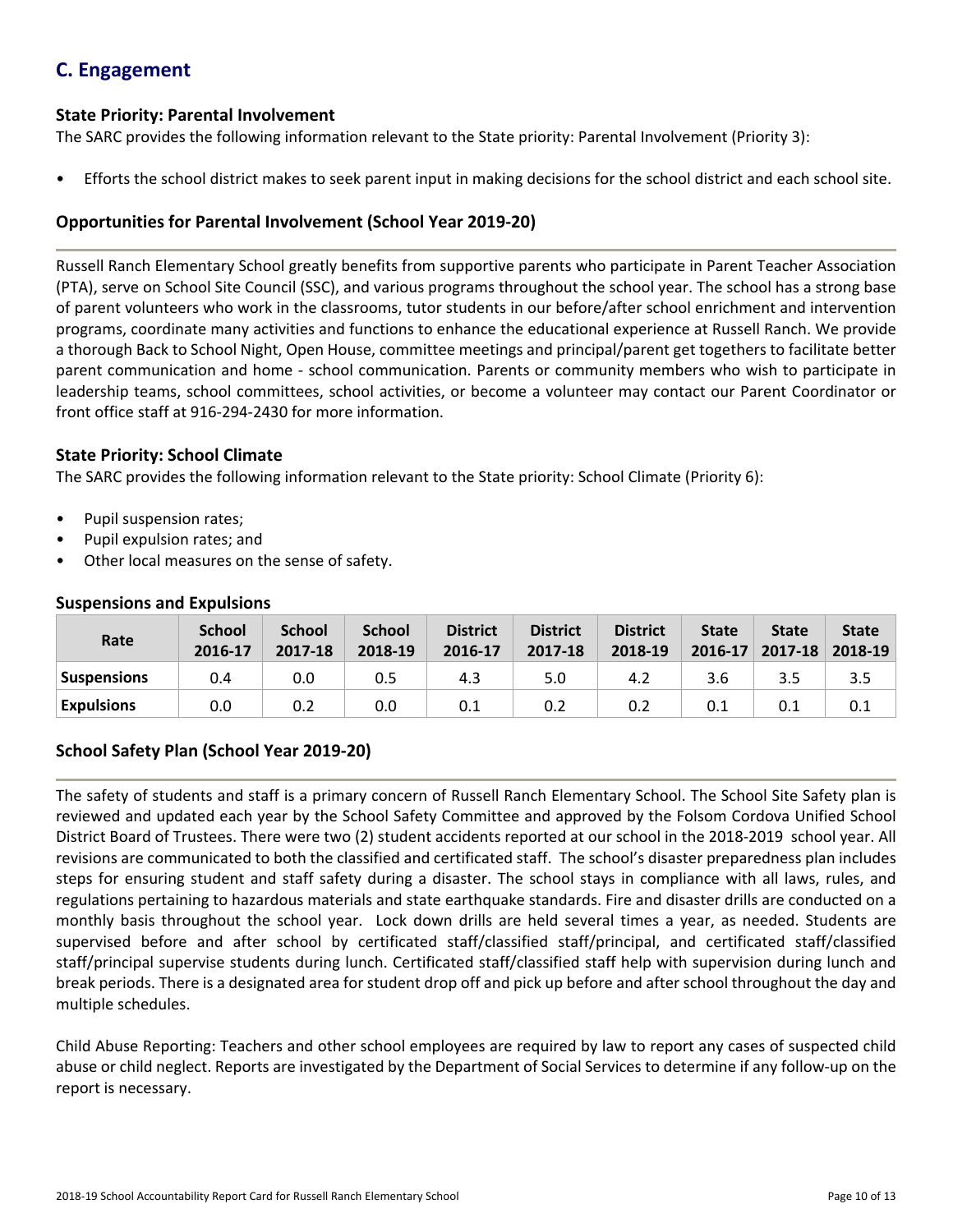Russell Ranch has created a school-wide positive support plan in order to communicate high standards and expectations and to hold students accountable for their behavior. The discipline plan is given to every student and reviewed in a classroom presentation. Staff members consistently enforce the school-wide standards. School staff are trained in the Positive Behavioral Intervention and Support (PBIS) program, and additionally our staff uses the Second Step Curriculum throughout the grade levels.

Procedure to Notify Teachers of Dangerous Pupils: If a student is deemed dangerous because of behavior at school or behavior outside of school which has been dealt with by county juvenile authorities, the teacher of the student will be promptly notified of the status of the student.

Sexual Harassment Policy: Russell Ranch strictly adheres to district policies which prohibit sexual harassment or discrimination of any kind. The sexual harassment policy is distributed to each student at the beginning of the school year. All employees are advised of their duty to take prompt action if they become aware of any incidents ofsexual harassment.

School-wide Dress Code: Russell Ranch believes that a clearly defined dress code contributes to a positive school environment. The primary standards for student dress and grooming are as follows: the student should be neat and clean; the student should wear clothing that does not compromise safety or modesty or that is disruptive to the educational process.

Date of Last Review/Update: August 27, 2019 Date Last Reviewed with Staff: October 23, 2019

## **D. Other SARC Information**

The information in this section is required to be in the SARC but is not included in the state priorities for LCFF.

| Grade<br>Level          | Average<br><b>Class</b><br><b>Size</b> | # of<br><b>Size</b><br>$1 - 20$ | # of<br><b>Size</b><br>$21 - 32$ | # of<br>Classes* Classes* Classes*<br><b>Size</b><br>$33+$ | 2016-17 2016-17 2016-17 2016-17 2017-18 2017-18 2017-18 2017-18 2017-18 2018-19 2018-19 2018-19 2018-19<br>Average<br><b>Class</b><br><b>Size</b> | # of<br><b>Size</b><br>$1 - 20$ | # of<br>Classes* Classes* Classes* Class<br><b>Size</b><br>$21 - 32$ | # of<br><b>Size</b><br>$33+$ | Average<br><b>Size</b> | # of<br>Classes* Classes* Classes*<br><b>Size</b><br>$1 - 20$ | # of<br><b>Size</b><br>$21 - 32$ | # of<br><b>Size</b><br>$33+$ |
|-------------------------|----------------------------------------|---------------------------------|----------------------------------|------------------------------------------------------------|---------------------------------------------------------------------------------------------------------------------------------------------------|---------------------------------|----------------------------------------------------------------------|------------------------------|------------------------|---------------------------------------------------------------|----------------------------------|------------------------------|
| К                       | 23                                     |                                 | 4                                |                                                            | 18                                                                                                                                                | 3                               | $\overline{2}$                                                       |                              | 18                     | 2                                                             | 3                                |                              |
| 1                       | 22                                     |                                 | 4                                |                                                            | 23                                                                                                                                                |                                 | 4                                                                    |                              | 23                     |                                                               | 4                                |                              |
| $\overline{2}$          | 24                                     |                                 | 4                                |                                                            | 24                                                                                                                                                |                                 | 4                                                                    |                              | 23                     |                                                               | 4                                |                              |
| 3                       | 21                                     | 1                               | 4                                |                                                            | 20                                                                                                                                                | 1                               | 4                                                                    |                              | 24                     |                                                               | 5                                |                              |
| $\overline{\mathbf{4}}$ | 33                                     |                                 |                                  | 4                                                          | 28                                                                                                                                                |                                 | 4                                                                    |                              | 33                     |                                                               | 1                                | $\mathcal{P}$                |
| 5                       | 28                                     | $\mathbf{1}$                    |                                  | 4                                                          | 34                                                                                                                                                |                                 |                                                                      | 4                            | 31                     |                                                               | 4                                |                              |
| Other**                 | 7                                      |                                 |                                  |                                                            |                                                                                                                                                   |                                 |                                                                      |                              | 9                      | 1                                                             |                                  |                              |

## **Average Class Size and Class Size Distribution (Elementary)**

\*Number of classes indicates how many classes fall into each size category (a range of total students per class).

\*\* "Other" category is for multi-grade level classes.

## **Ratio of Academic Counselors to Pupils (School Year 2018-19)**

| <b>THEFT</b><br>пис  | Ratio |
|----------------------|-------|
| Academic Counselors* | .u    |

\*One Full Time Equivalent (FTE) equals one staff member working full time; one FTE could also represent two staff members who each work 50 percent of full time.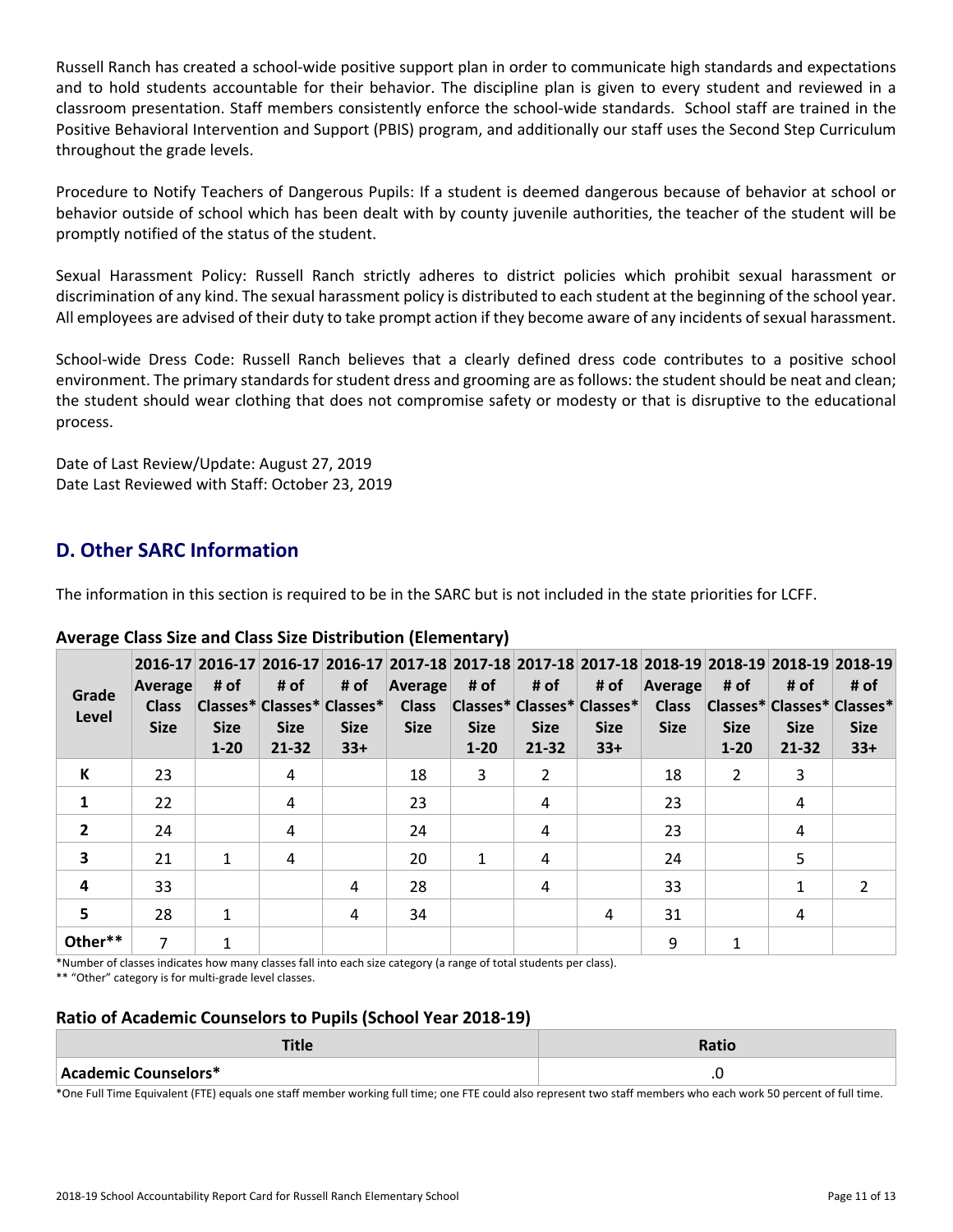## **Student Support Services Staff (School Year 2018-19)**

| <b>Title</b>                                                         | Number of FTE*<br><b>Assigned to School</b> |
|----------------------------------------------------------------------|---------------------------------------------|
| <b>Counselor (Academic, Social/Behavioral or Career Development)</b> |                                             |
| Library Media Teacher (Librarian)                                    |                                             |
| Library Media Services Staff (Paraprofessional)                      |                                             |
| Psychologist                                                         |                                             |
| <b>Social Worker</b>                                                 |                                             |
| <b>Speech/Language/Hearing Specialist</b>                            |                                             |
| <b>Resource Specialist (non-teaching)</b>                            |                                             |

\*One Full Time Equivalent (FTE) equals one staff member working full time; one FTE could also represent two staff members who each work 50 percent of full time.

## **Expenditures Per Pupil and School Site Teacher Salaries (Fiscal Year 2017-18)**

| Level                                                                                                     | <b>Total</b><br><b>Expenditures</b><br><b>Per Pupil</b> | <b>Expenditures</b><br><b>Per Pupil</b><br>(Restricted) | <b>Expenditures</b><br><b>Per Pupil</b><br>(Unrestricted) | Average<br><b>Teacher</b><br><b>Salary</b> |
|-----------------------------------------------------------------------------------------------------------|---------------------------------------------------------|---------------------------------------------------------|-----------------------------------------------------------|--------------------------------------------|
| <b>School Site</b>                                                                                        | \$7,006.89                                              | \$1,522.27                                              | \$5,484.62                                                | \$82,157.70                                |
| <b>District</b>                                                                                           | N/A                                                     | N/A                                                     | \$7,534.43                                                | \$76,858.00                                |
| <b>Percent Difference - School Site and District</b>                                                      | N/A                                                     | N/A                                                     | $-31.5$                                                   | 9.4                                        |
| <b>State</b>                                                                                              | N/A                                                     | N/A                                                     | \$7,506.64                                                | \$82,031.00                                |
| <b>Percent Difference - School Site and State</b><br>Alata: Calleriate Al/Arrahian de matriconidae detail | N/A                                                     | N/A                                                     | $-26.0$                                                   | 3.1                                        |

Note: Cells with N/A values do not require data.

The California Department of Education issued guidance to LEAs on August 1, 2018, regarding how to calculate school-level per-pupil expenditures that will be **reported on 2018-19 report cards.**

## **Types of Services Funded (Fiscal Year 2018-19)**

#### District Revenue Sources

In addition to general state funding, Russell Ranch Elementary receives state and federal funding from the following categorical funds and other support programs: Title II, Title III English Learners, Title III Immigrant Student Program, LCAP Supplemental Funds (English Learners/Low Income Student), and state funds for after school interventions for at-risk students. Data Sources: Data within the SARC was provided by Folsom Cordova Unified School District, retrieved from the 2018-19 school year SARC template, and/or located on Dataquest (http://data1.cde.ca.gov/dataquest). Dataquest is a search engine, maintained by the California Department of Education (CDE), which allows the public to search for facts and figures pertaining to schools and districts throughout the state. Among the data available, parents and community may find information about school performance, test scores, student demographics, staffing, and student misconduct/intervention.

#### **Teacher and Administrative Salaries (Fiscal Year 2017-18)**

| <b>Category</b>                 | <b>District</b><br>Amount | <b>State Average</b><br><b>For Districts</b><br>In Same Category |
|---------------------------------|---------------------------|------------------------------------------------------------------|
| <b>Beginning Teacher Salary</b> | \$40,289                  | \$51,374                                                         |